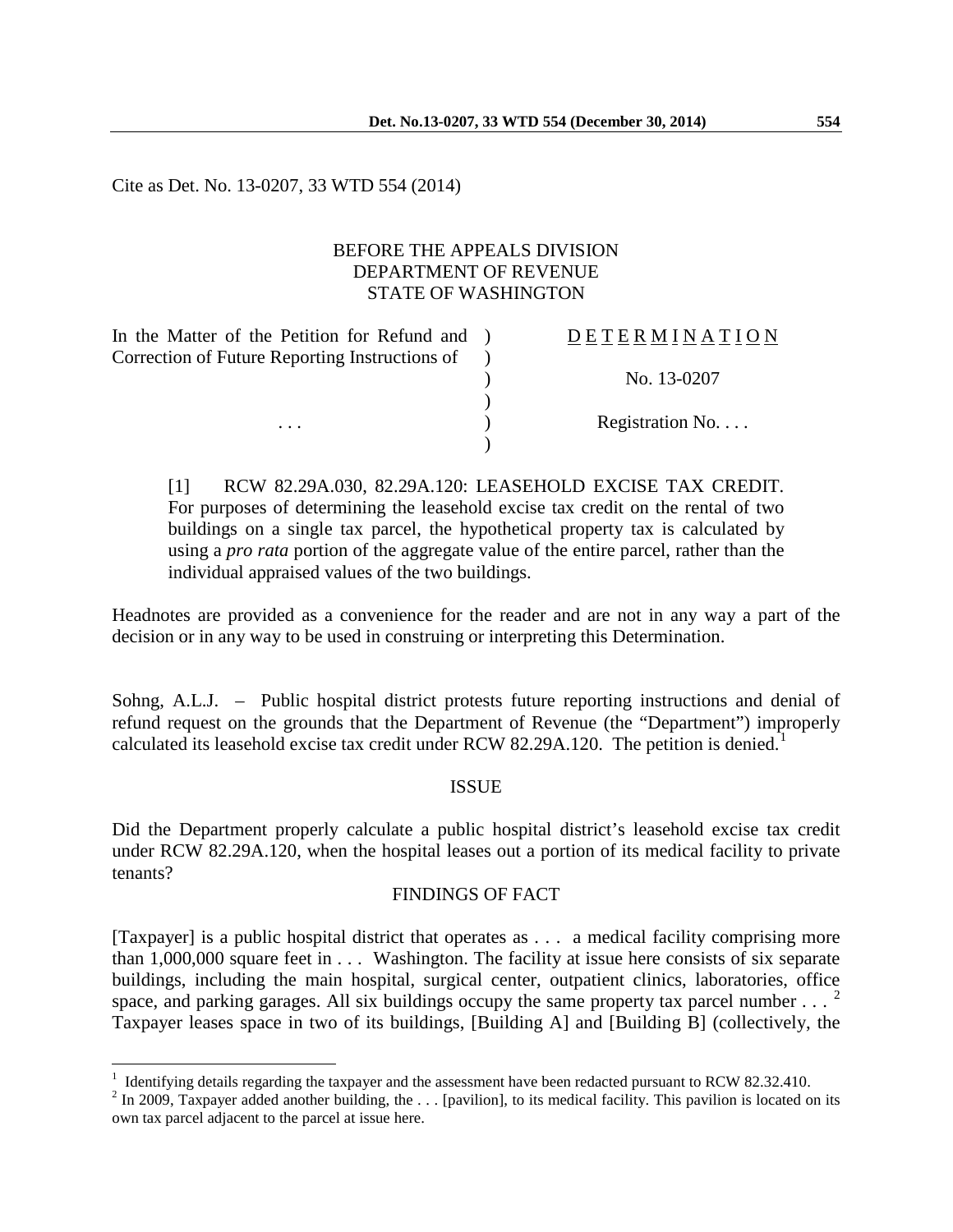"Leased Premises"), to private physician practices. Taxpayer does not lease out the entire buildings, but rather, only portions of them. [Building A] and [Building B] contain areas that are not part of the Leased Premises, such as conference rooms and board rooms that are used exclusively by Taxpayer.

[Building A] and [Building B] are adjacent to the main hospital facility. The Leased Premises consist primarily of physicians' offices and examination rooms. The leases include access to common areas in [Building A] and [Building B], as well as parking privileges, but do not include admitting privileges at the hospital. The leases do not provide tenants with access to any other part of Taxpayer's campus other than the Leased Premises and the parking spaces. Taxpayer explains that while most physician-tenants do have admitting privileges at the hospital itself, such privileges are negotiated independently, rather than as part of the lease.

The . . . County Assessor's Office conducts an annual appraisal of Taxpayer's property to determine its assessed value for property tax purposes. As part of this process, the assessor appraises each building of the facility separately. The appraised value of the individual buildings is for improvements only and does not include the underlying land, which is appraised separately. During the years at issue, the appraised values for [Building A] and [Building B] were substantially lower than those of the main hospital buildings (excluding the parking garage). The appraised values for [Building A], [Building B], the underlying land, and the entire parcel (including land and improvements) during the Refund Period were as follows:

| YEAR | <b>IBUILDING AT</b> | <b>IBUILDING B1</b> | <b>LAND</b>         | <b>TOTAL PARCEL VALUE</b> |
|------|---------------------|---------------------|---------------------|---------------------------|
|      | (improvements)      | (improvements)      | (for entire parcel) | $(land + improvers)$      |
| 2008 | ւ                   | ւ                   | $\mathcal{D}$       | .                         |
| 2009 |                     | ւ                   | $\mathcal{D}$       | ւ                         |
| 2010 |                     | ւ                   | υ                   | ւ                         |
| 2011 | Փ                   | Փ                   | υ                   | .                         |

Taxpayer is organized as a municipal corporation under Chapter 70.44 RCW and is exempt from property tax under RCW 84.36.010. However, Taxpayer reports leasehold excise tax on the Leased Premises. On June 9, 2011, the Special Programs Division ("Special Programs") requested Taxpayer's taxable rent calculations on which its quarterly leasehold excise tax returns were based. During this process, Taxpayer submitted amended leasehold excise tax returns and revised taxable rent calculations for the period Quarter 3, 2008, through Quarter 2, 2011 (the "Refund Period"), requesting a refund in the amount of \$. . . . Taxpayer's revised taxable rent calculations were based on the individual values of [Building A] and [Building B] stated above, as well as a proportionate share of the land value.

The Special Programs Division rejected Taxpayer's calculations and denied the refund request. In adjusting the taxable rent calculations submitted by Taxpayer, the Property Tax Division assisted the Special Programs Division in determining the hypothetical property tax computation for purposes of determining the amount of leasehold excise tax credit allowed under RCW 82.29A.120 during the Refund Period.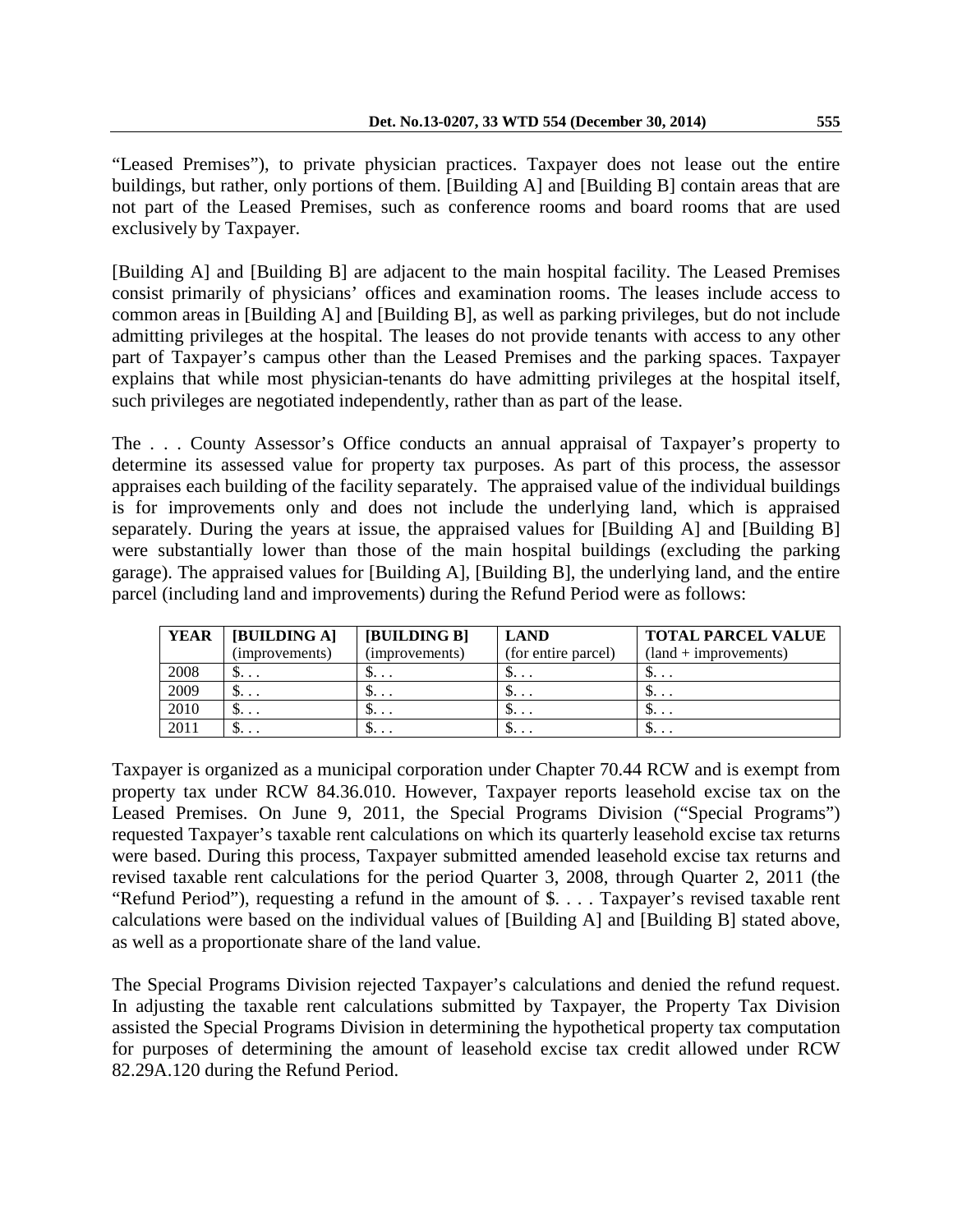On April 11, 2012, Special Programs issued future reporting instructions on how to compute the leasehold excise tax credit for future periods. The future instructions stated:

The calculation provided . . . in the future reporting instructions has been worked in collaboration with the Department's Property Tax Division. This calculation abides by Washington property tax law. The Special Programs Division and the Property Tax Division are in agreement that this is a valid calculation to use when factoring the leasehold excise tax liability.

\* \* \*

Using the . . . County Assessor's market values and levy rates for each tax year, we estimate the liability "as if" property were subject to property tax as follows:

| Tax Year | <b>Assessor Value</b> | Rate<br>Levy | per   Hypothetical |
|----------|-----------------------|--------------|--------------------|
|          |                       | \$1,000      | Property Tax       |
| 2008     | ۰                     | 8.4903       |                    |
| 2009     | $\mathfrak{D}$        | 7.8307       | $\mathfrak{D}$     |
| 2010     | $\mathfrak{D}$        | 9.1486       | $\mathfrak{D}$     |
| 2011     | Φ                     | 9.6626       | Փ                  |

\* \* \*

| Tax Year | Leased Area |          | Total Office, Hospital Percent Leased | Property       | Tax |
|----------|-------------|----------|---------------------------------------|----------------|-----|
|          |             | Area     |                                       | Proportion     |     |
| 2008     | $\cdots$    | $\cdots$ | $\ldots$ %                            | $\mathfrak{D}$ |     |
| 2009     | $\cdots$    | $\cdots$ | $\ldots$ %                            | $\mathcal{D}$  |     |
| 2010     | $\cdots$    | $\cdots$ | $\ldots$ %                            | $\mathcal{P}$  |     |
| 2011     | $\cdots$    | $\cdots$ | $\ldots$ %                            | $\mathcal{D}$  |     |

The amounts in the column entitled Assessor Value represent the value of the entire tax parcel, including the underlying land, as determined by the . . . County Assessor's Office. Special Programs determines the hypothetical property tax attributable to the Leased Premises by multiplying the amounts in the Hypothetical Property Tax column by the amounts under the Percent Leased column. Taxpayer challenges the denial of the refund request and the future instructions on the grounds that the hypothetical property tax attributable to the Leased Premises should be calculated solely on the appraised values of [Building A], [Building B], and the pro rata portion of the underlying land. In other words, Taxpayer argues that the individual building values (plus their pro rata share of the underlying land), as determined by the . . . County Assessor, must be multiplied by the levy rate per \$1,000 to arrive at the hypothetical property tax for the Leased Premises, rather than calculating hypothetical property tax by multiplying the value of the entire parcel by the levy rate per \$1,000 and then multiplying it by the Percent Leased amount, as Special Programs has done.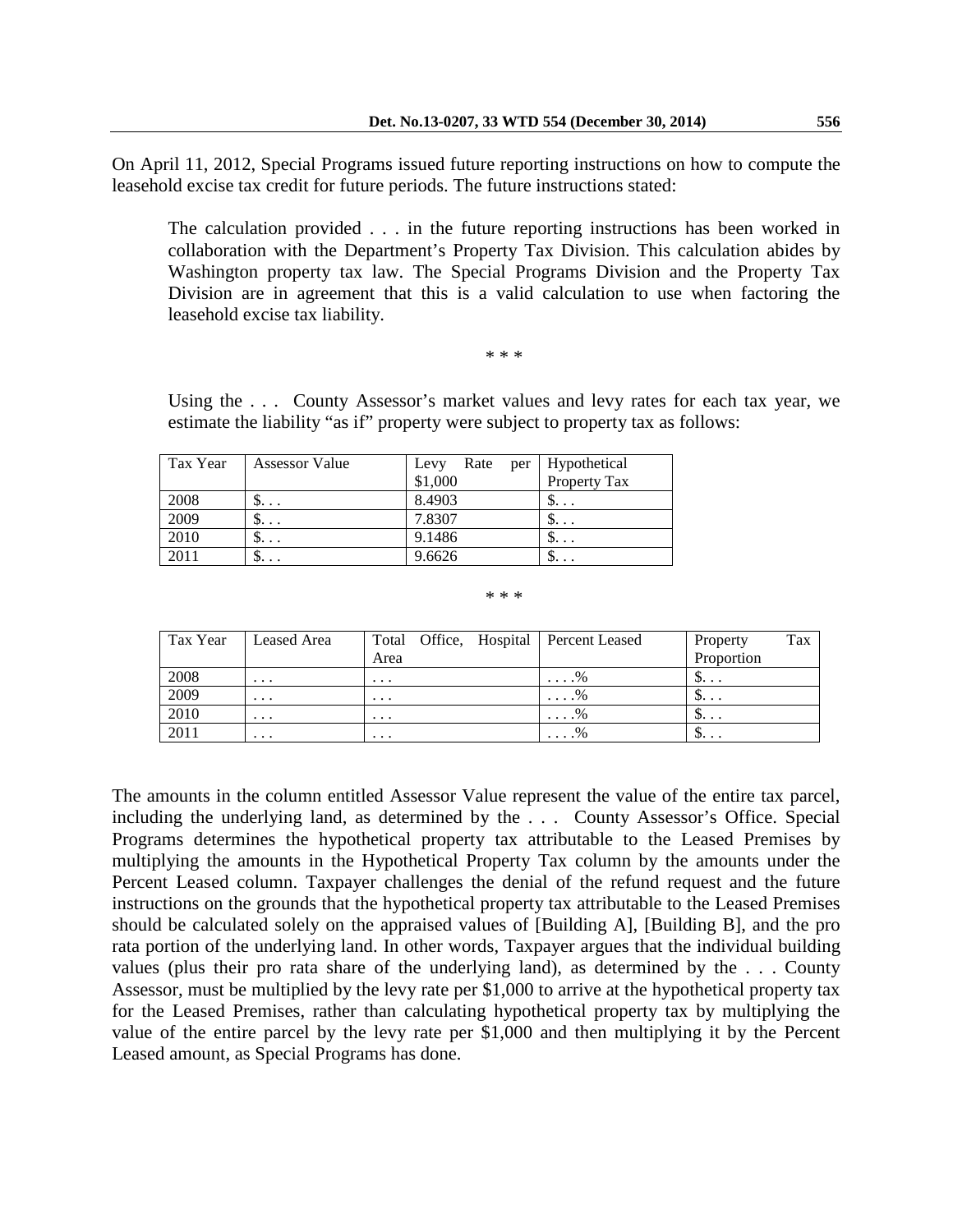#### ANALYSIS

Leasehold excise tax (or "LET") is imposed on the act or privilege of occupying or using publicly owned real or personal property through a "leasehold interest" at a rate of [12.84]% of taxable rent. RCW 82.29A.0[3](#page-3-0)0 $(1)(a)$ ; [RCW 82.29A.040].<sup>3</sup> "Leasehold interest" is defined as:

[A]n interest in publicly owned real or personal property which exists by virtue of any lease, permit, license, or any other agreement, written or verbal, between the public owner of the property and a person who would not be exempt from property taxes if that person owned the property in fee, granting possession and use, to a degree less than fee simple ownership . . . .

 $[RCW 82.29A.020(1)(a)]$ . The purpose of the tax is set forth in RCW 82.29A.010:

(1)(a) The legislature hereby recognizes that properties of the state of Washington, counties, school districts, and other municipal corporations are exempted by Article 7, section 1 of the state Constitution from property tax obligations, but that private lessees of such public properties receive substantial benefits from governmental services provided by units of government.

\* \* \*

(c) The legislature finds that lessees of publicly owned property or community centers are entitled to those same governmental services and does hereby provide for a leasehold excise tax to fairly compensate governmental units for services rendered to such lessees of publicly owned property or community centers . . . .

The leasehold excise tax is intended to "defray some of the governmental expense of maintaining areas from which private lessees benefit." *MAC Amusement Co. v. Dep't of Revenue,* 95 Wn.2d 963, 971, 633 P.2d 68 (1981). Had the private lessees owned the Leased Premises, they would have paid property tax, which would have helped to pay for the government services they receive.

The leasehold excise tax is based on the amount of "taxable rent" paid or deemed payable by a lessee for a taxable leasehold interest. RCW 82.29A.020, 030. Generally, where the terms of the lease have been negotiated through a competitive bidding process or circumstances that clearly demonstrate that the rent being charged is "the maximum attainable by the lessor," the taxable rent is equal to the contract rent (*i.e.,* the total consideration paid by the lessee to the lessor for the leasehold interest). RCW 82.29A.020(2)(a),(c). In this case, Taxpayer received contract rent for the Leased Premises. Nevertheless, under RCW 82.29A.120, if the amount of leasehold excise tax calculated on taxable rent exceeds the amount of property tax that that would be due if the property was privately owned by the lessee (*i.e.* the hypothetical property tax), a credit equal

<span id="page-3-0"></span> $3$  The lessor generally collects LET from the lessee and remits it to the Department. RCW 82.29A.050(1).  $\overline{a}$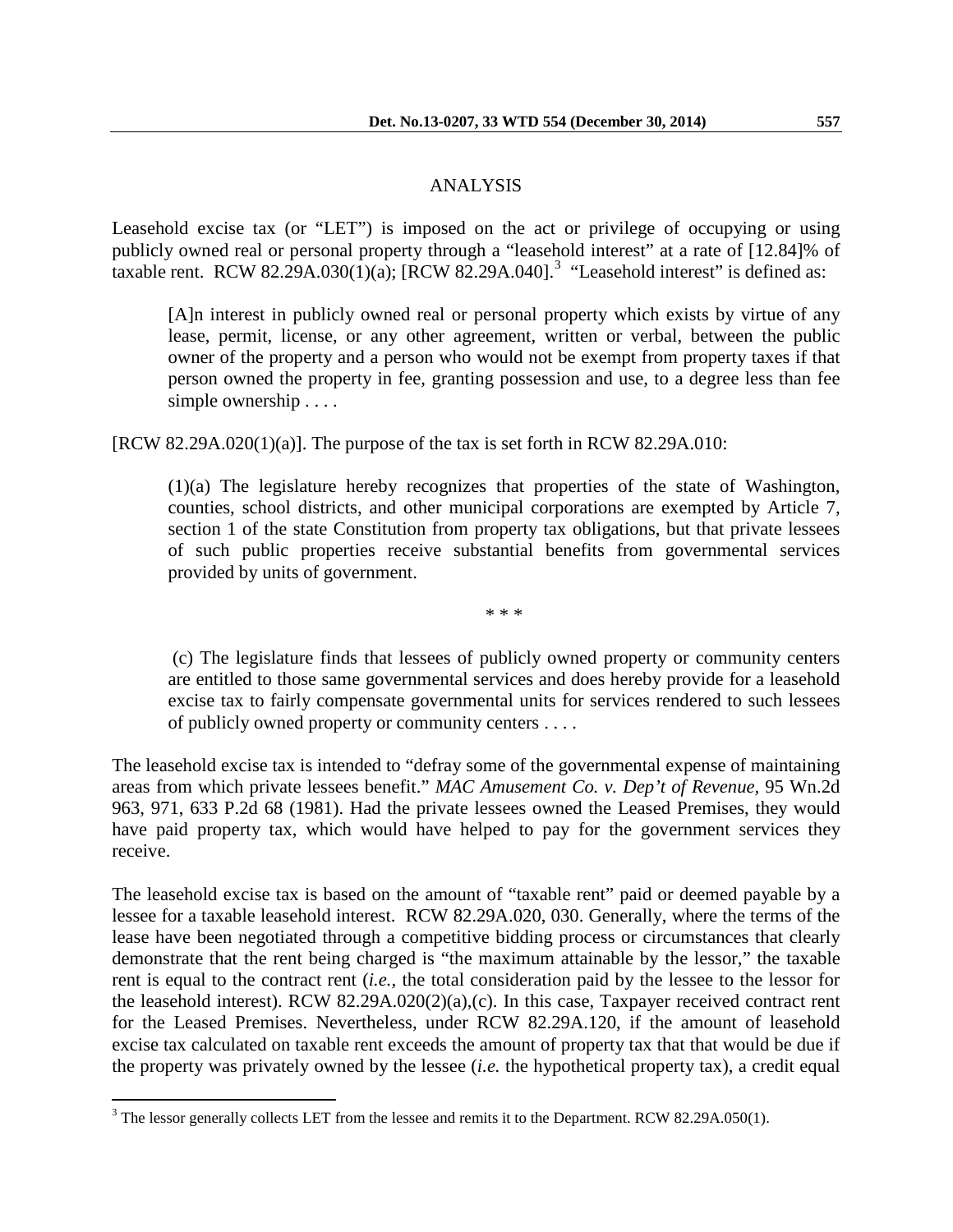to the difference between the leasehold excise tax and the hypothetical property tax is applicable. RCW 82.29A.120 states:

After computation of the taxes imposed pursuant to RCW 82.29A.030 . . . (1) . . . there shall be allowed a credit against the tax as otherwise computed equal to the amount, if any, that such tax exceeds the property tax that would apply to such leased property . . . if it were privately owned by the lessee . . . .

RCW 82.29A.120(1).<sup>[4](#page-4-0)</sup> In essence, a taxpayer pays the lesser of the leasehold excise tax or the hypothetical property tax. WAC 458-29A-600(4) explains, "Because the leasehold excise tax is intended only to equalize treatment between private property owners and lessees of public entities, the amount of leasehold excise tax should not exceed the amount of property tax that would be due if the leased property was privately owned." Computation of the leasehold excise tax credit first requires a calculation of the hypothetical property tax. However, neither the statute nor the administrative rules provide any specific guidance on how to calculate the hypothetical property tax for purposes of the leasehold excise tax credit.

Taxpayer and Special Programs disagree on how to calculate the hypothetical property tax for the Leased Premises. Special Programs' computation multiplies the value of the entire parcel (including land and common areas, such as parking garages, lobbies, and elevators) by the county's levy rate per \$1,000 to arrive at Hypothetical Property Tax for the entire parcel. Special Programs then multiples that Hypothetical Property Tax by the percentage leased to arrive at the proportionate share of the Hypothetical Property Tax attributed to the Leased Premises. Expressed algebraically, Special Programs' method would be:

*Value of entire parcel x Levy Rate per \$1,000 x Percent Leased = Hypothetical property tax for Leased Premises.*

Taxpayer's method starts with the appraised value of the Leased Premises, which Taxpayer argues is more accurate because it recognizes that those buildings are substantially less valuable, on a square-foot basis, than the other buildings. Taxpayer's method uses the proportionate value of the tenant-occupied portion of the Leased Premises, plus the pro rata share of the land value, rather than the average value (per square foot) of the entire parcel. Expressed algebraically, Taxpayer's method would be:

*(Pro rata value of Leased Premises + Pro rata land value) x Levy Rate per \$1,000 = Hypothetical property tax for Leased Premises* 

In support of its method, Special Programs relies on Excise Tax Advisory No. 3113.2009 ("ETA 3113") and *University Village Ltd. Partners v. King County,* 106 Wn. App. 321, 23 P.3d 1090 (2001), for the proposition that property tax is based on the value of the entire property. ETA

 $\overline{a}$ 

<span id="page-4-0"></span> $4$  Effective July 28, 2013, the leasehold excise tax credit allowed under RCW 82.29A.120(1) is repealed. Laws of 2013, ch. 235, §3.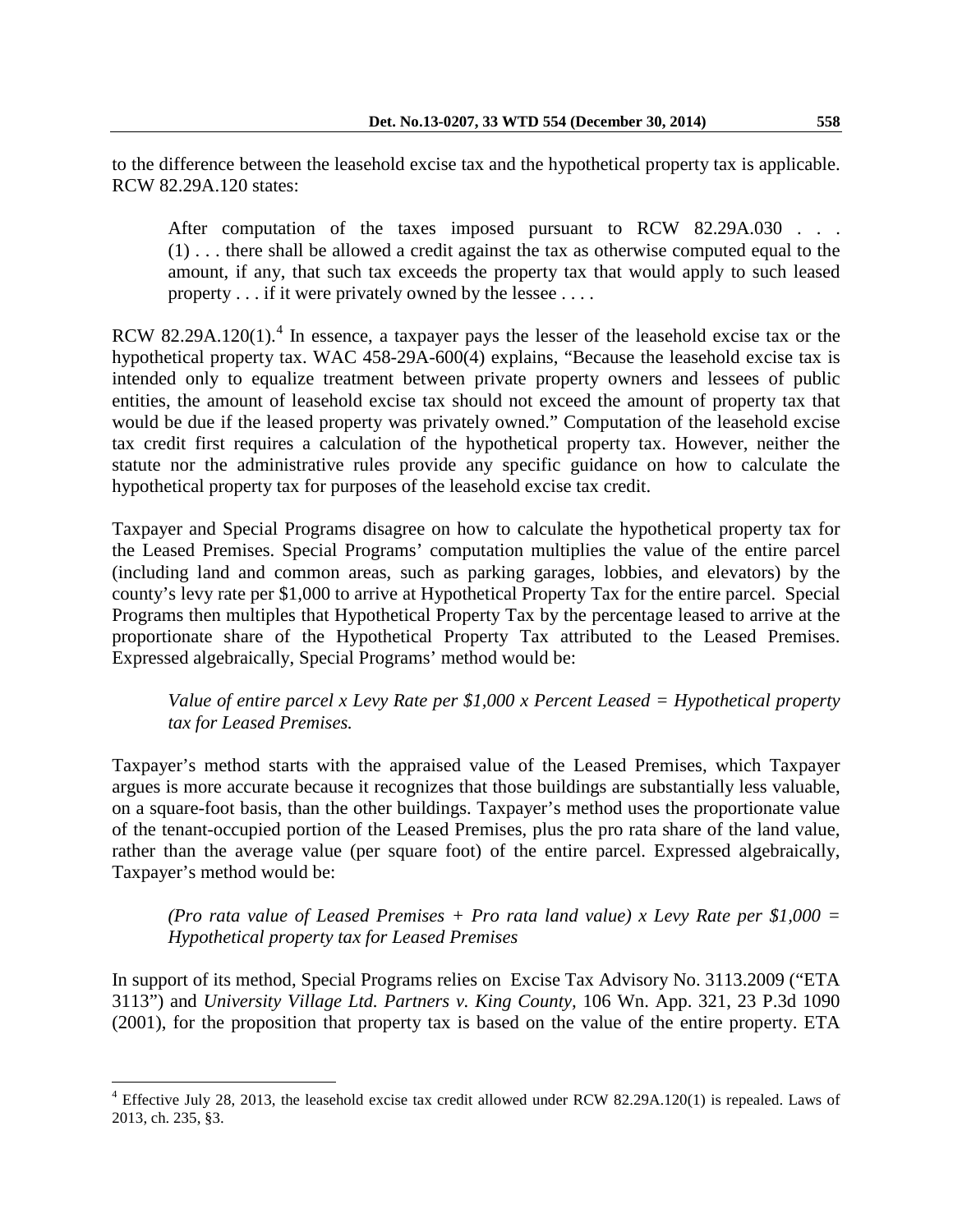Some confusion may exist over the proper calculation of LET for permanent moorage slips at public marinas. In many instances, LET calculated only on the contract rent paid for moorage may result in the tenant paying LET in excess of the amount of property tax that would have been due if the property were privately owned. In order to determine the proper measure of the LET for these facilities, it is necessary first to determine what the comparable property tax would be for the slips if they were privately owned. If the LET based upon contract rent exceeds the comparable property tax, the measure of the LET can be based upon the calculation of comparable property tax for the moorage slip. (RCW 82.29A.120). While separate appraisals for each slip would provide the most accurate basis for determining LET liability, separate appraisals are generally not administratively feasible. This advisory provides public marinas with an acceptable formula to compute the amount of LET the marinas as lessors are required to collect from lessees. This formula uses a square footage formula in conjunction with rental rates in calculating the LET due. This ETA does not indicate a change in the Department's position.

ETA 3113 at 1 (emphasis added).

The ETA provides an example of valuing the hypothetical property tax of leased boat slips at a public marina. In the example, the marina provided both permanent moorage (more than 30 days) and guest moorage (30 days or less). Generally, leasehold excise tax is due only on permanent moorage. RCW 82.29A.130(9). The ETA's calculation started with the assessed value of the *entire marina* and divided it by the total rentable area (including guest moorage) to arrive at a value per square foot, which was then multiplied by the square footage of the permanent moorage area to arrive at the value of the permanent moorage area, as follows:

| Total Public Marina area (measured in square footage)                                                                                           | $600,000$ sf |  |
|-------------------------------------------------------------------------------------------------------------------------------------------------|--------------|--|
| Total rentable area                                                                                                                             | $225,000$ sf |  |
| Total permanent moorage area                                                                                                                    | 150,000 sf   |  |
| Total guest moorage area                                                                                                                        | 75,000 sf    |  |
| Computing value per square foot:<br>Total assessed value / Total rentable area $=$ Value per square foot<br>$$4,000,000 / 225,000 =$<br>\$17.78 |              |  |
| Computing value of permanent moorage area:                                                                                                      |              |  |

Total permanent moorage area  $X$  Value per square foot  $=$  Value of permanent moorage area  $150,000 \text{ X } $17.78 = $2,667,000$ 

*Id.* at 1-2. In determining the value of various individual slips, the ETA example multiplies the value of the permanent moorage area by the relative share of the permanent moorage value (based on the slip's relative proportion to total rental income), as follows: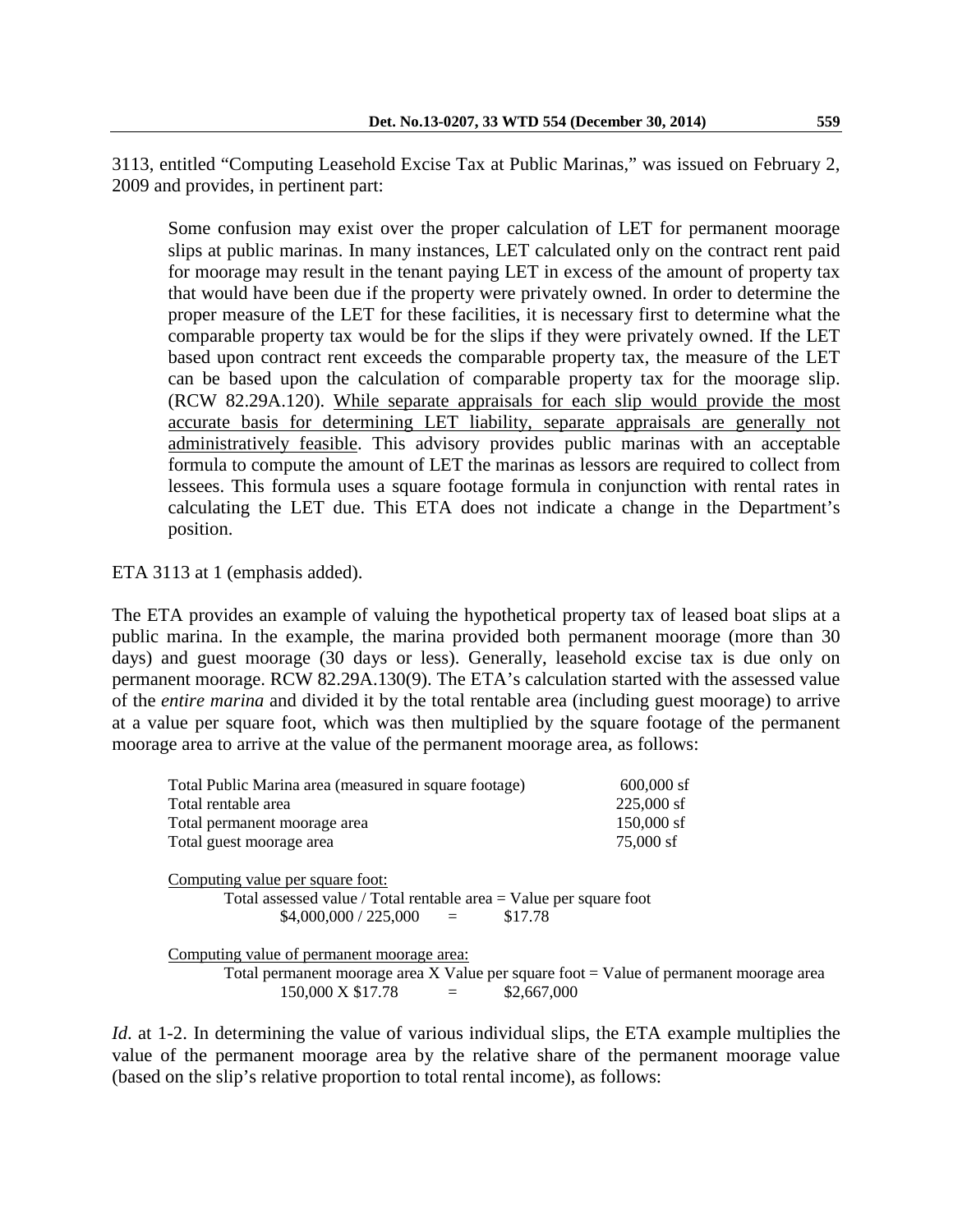| Relative share of perm. moorage value $X$ value of all perm. moorage $=$ Slip value |                        |                 |  |  |
|-------------------------------------------------------------------------------------|------------------------|-----------------|--|--|
| 32' covered slip                                                                    | 0.31% X \$2,667,000    | $=$ \$ 8,267.70 |  |  |
| $50'$ open slip                                                                     | 0.38% X \$2,667,000    | $=$ \$10,134.60 |  |  |
| 28' side tie slip                                                                   | $0.20\%$ X \$2,667,000 | $=$ \$ 5,334.00 |  |  |

*Id*. The individual slip values are then multiplied by the levy rate per \$1,000 to arrive at the hypothetical property tax attributable to each slip. *Id*. at 3. Both Special Programs and Taxpayer argue that their respective method of determining the leasehold excise tax credit is consistent with ETA 3113. Special Programs states, "Allocating the LET by leased area compared to total area is also consistent with our Excise Tax Advisory 3113.2009, Computing Leasehold Excise Tax at Public Marinas."[5](#page-6-0) Taxpayer, on the other hand, emphasizes the following language of ETA 3113: "While separate appraisals of each slip would provide the most accurate basis for determining LET liability, separate appraisals are generally not administratively feasible." *Id*. at 1. Taxpayer argues that because it is "administratively feasible" to appraise each building separately, Special Programs' method of computing the LET credit based on the value of the entire parcel is contrary to legislative intent and the Department's own guidance.

Because the appraisals at issue here are of the individual buildings only and not the value of the underlying land or of Taxpayer's use of common areas (such as parking spaces), we do not find that it would be "administratively feasible" to determine such values. Moreover, we assume that the term "appraisal" as used in the quoted language of the ETA includes the value of both the improvements *and* land attributable to individual boat slips. Here, the appraisals of [Building A] and [Building B] conducted by the . . . County Assessor's Office, on which Taxpayer's method relies, did not include the corresponding land values. Thus, we do not read the quoted phrase from ETA 3113 to mandate the Department to use individual building-level appraisals that do not include the value of the underlying land or of the private lessees' common area usage.

The Department issued ETA 3113 for specific application to public boat marinas, not for universal application in substantially different contexts in which LET is due. We conclude that RCW 82.29A.120, not the quoted ETA language on which Taxpayer relies, is controlling here. RCW 82.29A.120(1) provides a credit if the LET exceeds "property tax that would apply to such leased property." For property tax purposes, the assessed value of property subject to tax is "the aggregate valuation of the property subject to taxation." RCW 84.04.030. Here, the individual values of [Building A] and [Building B], which do not account for the underlying land or common area usage, cannot be the basis on which the hypothetical property tax would apply because it is not the "aggregate valuation" of the property, as required by RCW 84.04.030.

Special Programs also relies on the *University Village* case, *supra*. In that case*,* the taxpayer was a shopping mall that claimed that the county's failure to value the land portion of its real property the same as the land portion of two neighboring parcels violated the uniform taxation clause of the Washington State Constitution. *Id*. at 324. The taxpayer did not dispute the total assessed value of the real property—only the land portion. *Id*. The court held that there was no

 $\overline{a}$ 

<span id="page-6-0"></span> $5$  Special Programs' Response to Appeal Petition, dated June 13, 2012, at 4.